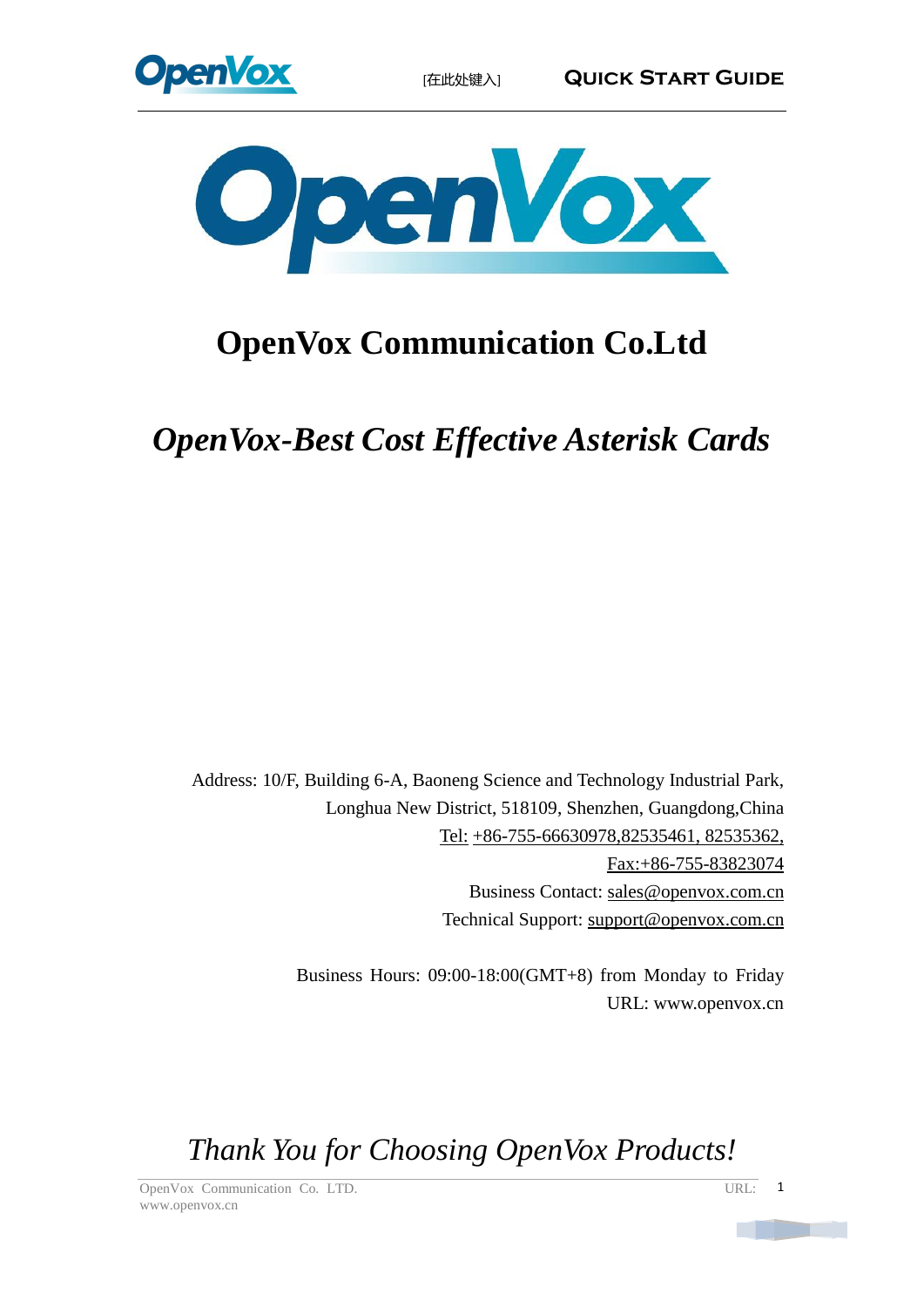

### **Copyright**

Copyright© 2011 OpenVox Inc. All rights reserved. No part of this document may be reproduced without prior written permission.

### **Confidentiality**

Information contained herein is of a highly sensitive nature and is confidential and proprietary to OpenVox Inc. No part may be distributed, reproduced or disclosed orally or in written form to any party other than the direct recipients without the express written consent of OpenVox Inc.

#### **Disclaimer**

OpenVox Inc. reserves the right to modify the design, characteristics, and products at any time without notification or obligation and shall not be held liable for any error or damage of any kind resulting from the use of this document.

OpenVox has made every effort to ensure that the information contained in this document is accurate and complete; however, the contents of this document are subject to revision without notice. Please contact OpenVox to ensure you have the latest version of this document.

#### **Trademarks**

All other trademarks mentioned in this document are the property of their respective owners.

 $\overline{2}$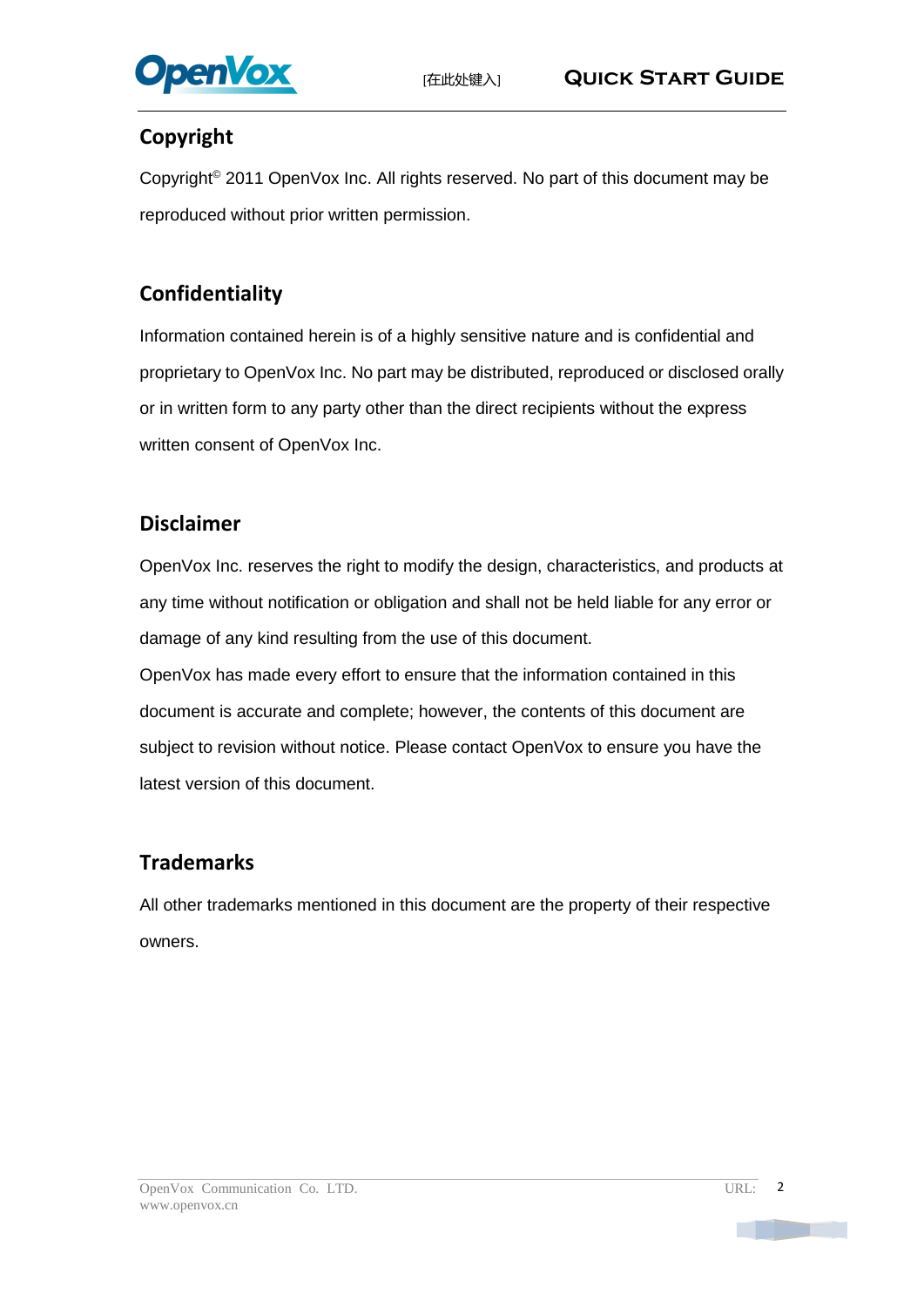

# **Contents**

n T

<u>in Tu</u>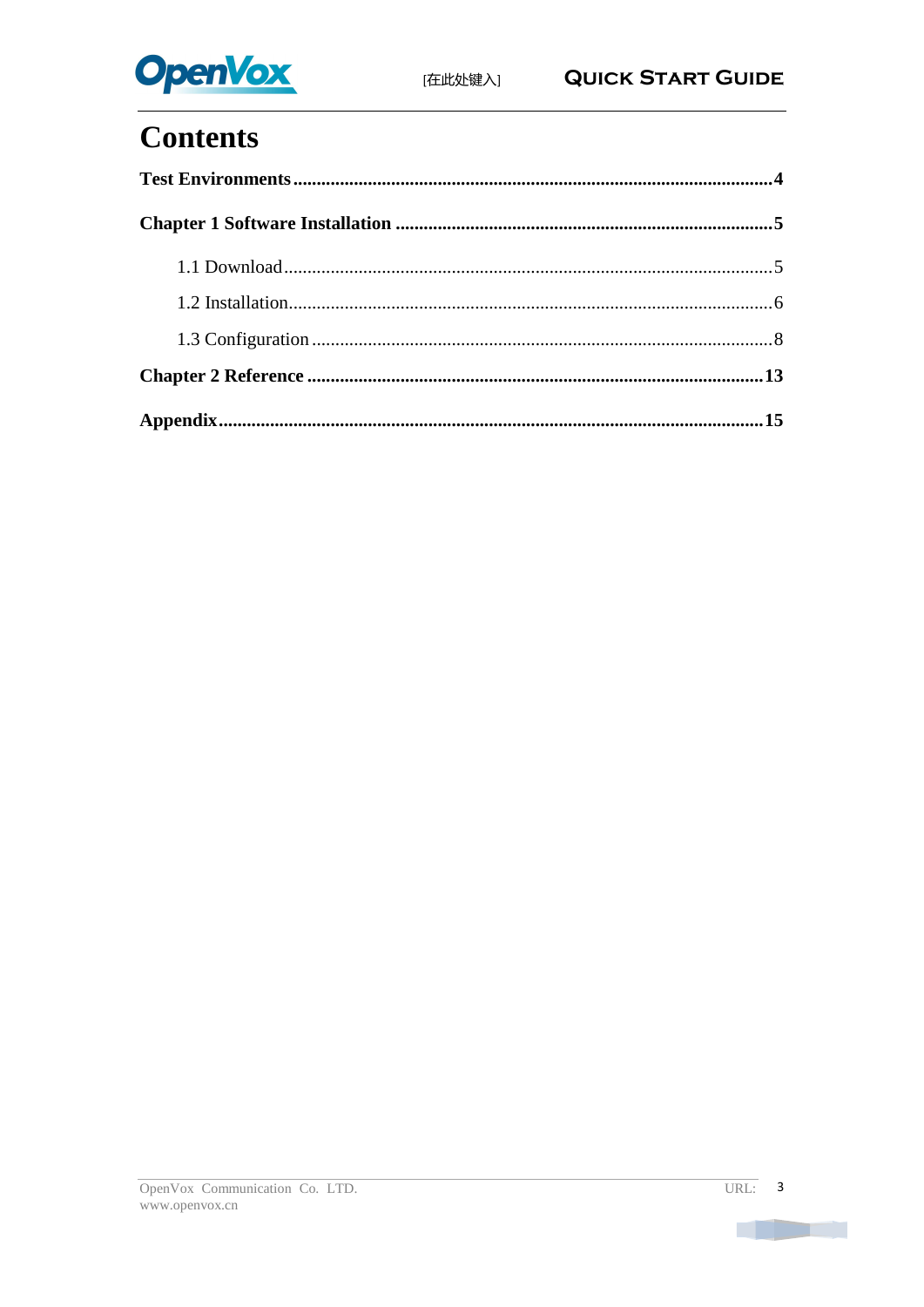

## <span id="page-3-0"></span>**Test Environments**

CentOS-5.6

Kernel version: 2.6.18-238.12.1.el5

DAHDI: dahdi-linux-complete-2.3.0.1+2.3.0

Asterisk: 1.8.0

ss7: chan\_ss7-2.1.0

Hardware: IX140(A400E+DE130E)

m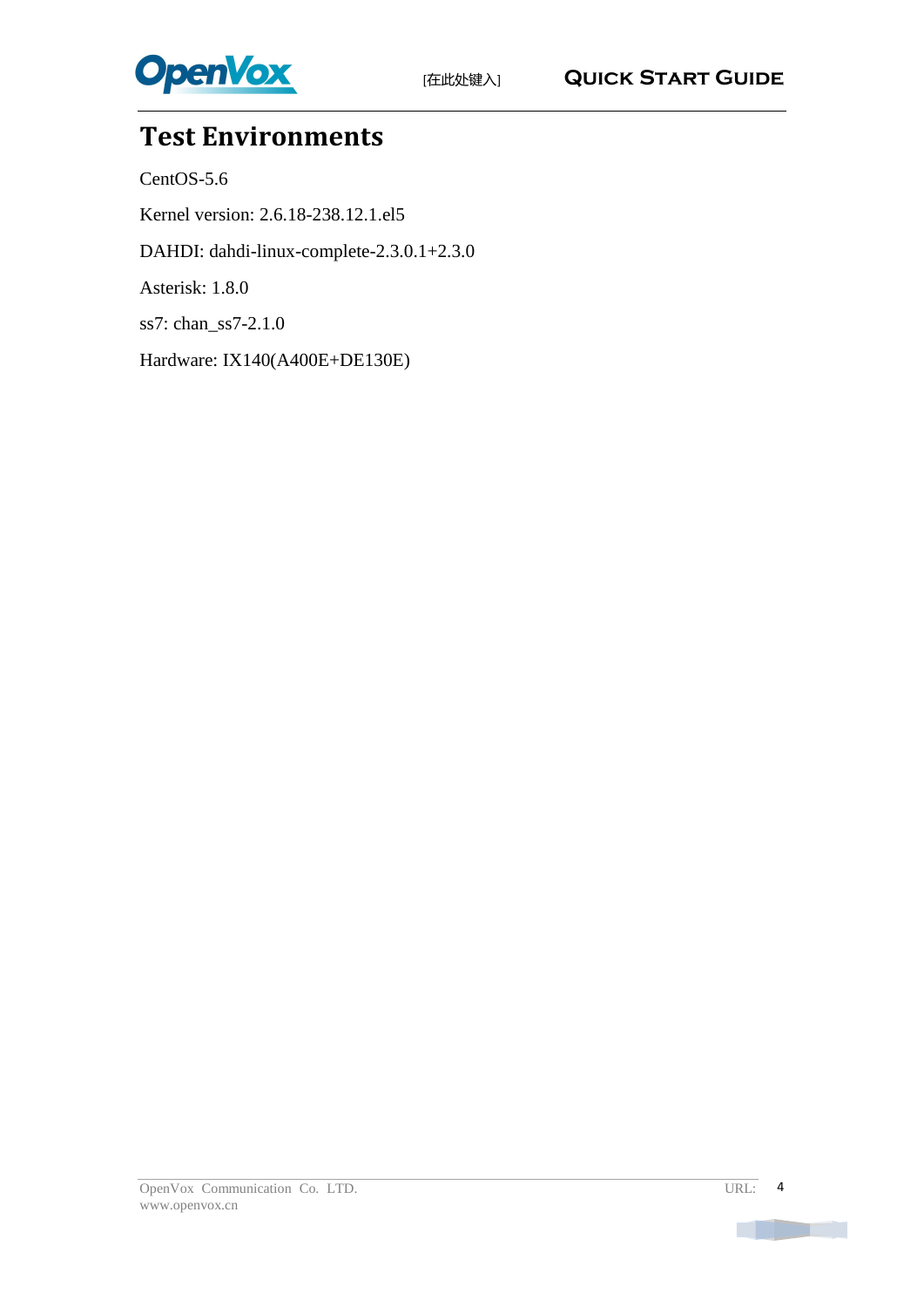

## <span id="page-4-0"></span>**Chapter 1 Software Installation**

IX140 series IP-PBX supports combinations analog, BRI, PRI and GSM telephony cards, now let's take the combination of A400E and DE130E for an example to illustrate software installation. And assume that DE130E need to run in SS7 signaling.

## <span id="page-4-1"></span>**1.1 Download**

Download chan\_ss7 package from:

*[http://www.netfors.com/chan\\_ss7\\_free](http://www.netfors.com/chan_ss7_free)*

Get DAHDI source package from openvox:

*http://downloads.openvox.cn/pub/drivers/dahdi-linux-complete/openvox\_*

*dahdi-linux-complete-current.tar.gz*

Get Asterisk software package from digium official website:

*[http://downloads.asterisk.org/pub/telephony/asterisk/releases/a](http://downloads.asterisk.org/pub/telephony/asterisk/releases/)sterisk-1.8*

*.0.tar.gz*

Execute the following commands in the directory /usr/src/ in general to download and unzip the three source packages.

**#\_wget\_http://www.netfors.com/media/download/chan \_ss7-2.1.0.tar.gz #\_wget\_http://downloads.openvox.cn/pub/drivers/da**

**hdi-linux-complete/openvox\_dahdi-linux-complete-c**

**urrent.tar.gz** 

**#\_wget[\\_http://downloads.asterisk.org/pub/telephon](http://downloads.asterisk.org/pub/telephony/asterisk/releases/)**

mar.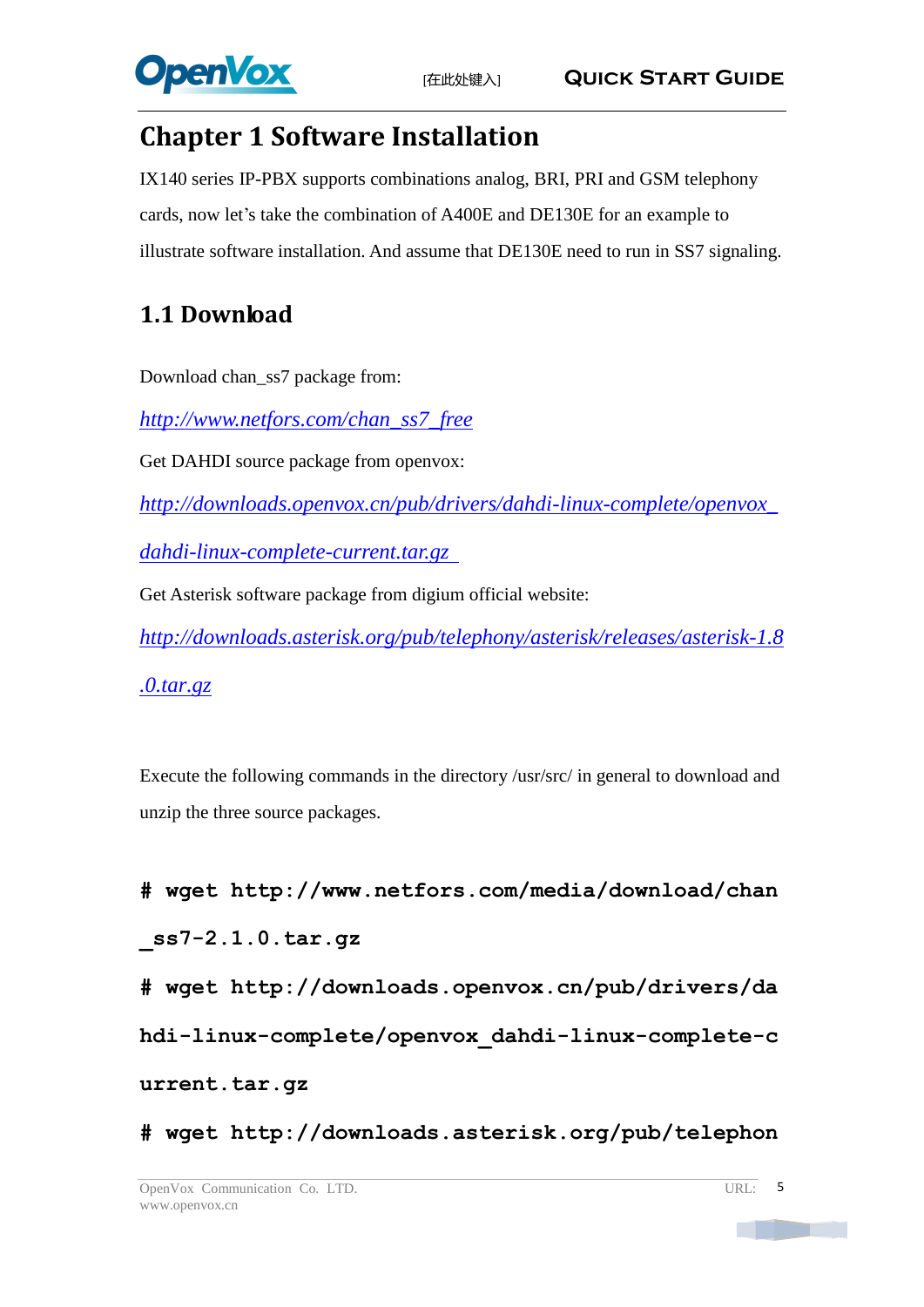

```
y/asterisk/releases/asterisk-1.8.0.tar.gz
# tar_-xvzf chan_ss7-2.1.0.tar.gz
#_tar_-xvzf_openvox_dahdi-linux-complete-xx.tar.g
z
# tar –xvzf asterisk-1.8.0.tar.gz
```
### <span id="page-5-0"></span>**1.2 Installation**

Make sure your **[necessary dependencies](#page-14-0)** have all been installed, and then get start to install DAHDI, Asterisk and chan\_ss7.

```
# cd /usr/src/dahdi-linux-complete-XX
```
**# make**

**# make install** 

```
# make config
```
**Caution:** If there is something wrong after **"**make**"**, please refer to **[HERE](http://bbs.openvox.cn/viewthread.php?tid=1557&extra=page%3D1)**. In the url link, the moderator introduces you a method how to patch. After patching, save your changes and exit. Then run **"**make**"** again, if successfully, you are going to install Asterisk.

Please operate those commands to install Asterisk.

### **# cd asterisk-1.8.0**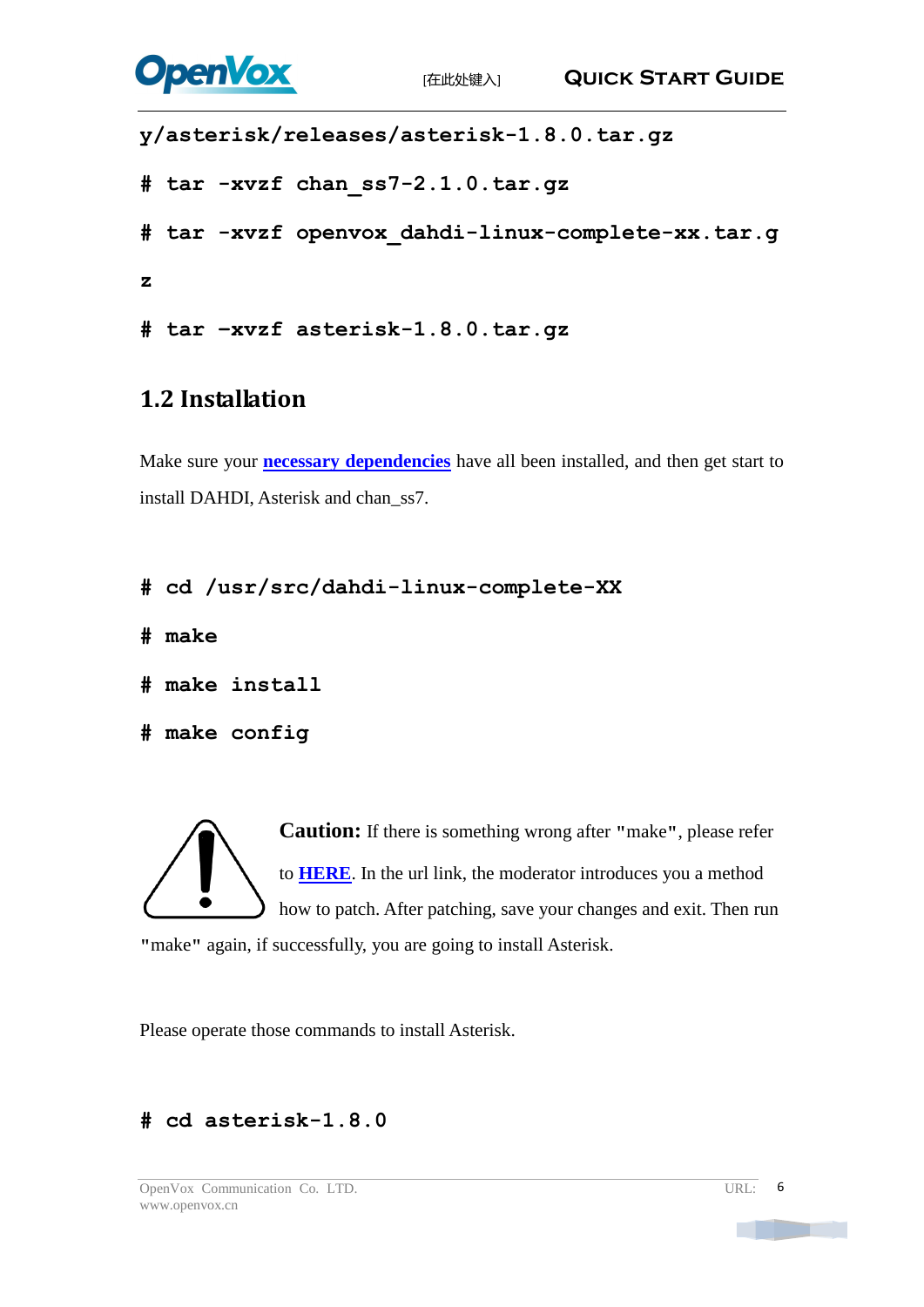

- **# ./configure**
- **# make**
- **# make install**
- **# make samples**



**"**make samples**"** will install the standard sample [configuration](http://www.voip-info.org/wiki/view/Asterisk+config+files) file in the directory /etc/asterisk. As a freshman, you should perform make samples, that is to say, it is unnecessary to perform make samples every time. Because once performed, it will cover the old sample configuration files you have installed.

After installed dahdi and asterisk, now install chan\_ss7 as below: Go to the directory of chan\_ss7 source codes and modify Makefile like this:

**#INCLUDE+=-I../source/telephony/zaptel/kernel**

#### **#CFLAGS+=-DUSE\_ZAPTEL**

#### **ASTERISK\_PATH=../asterisk-1.8.0/include**

**INCLUDE+=-I../dahdi-linux-complete-2.3.0.1+2.3.0/include**

Execute commands to compile and install chan\_ss7

**# make**

- **# make install**
- **# cp ss7.conf /etc/asterisk**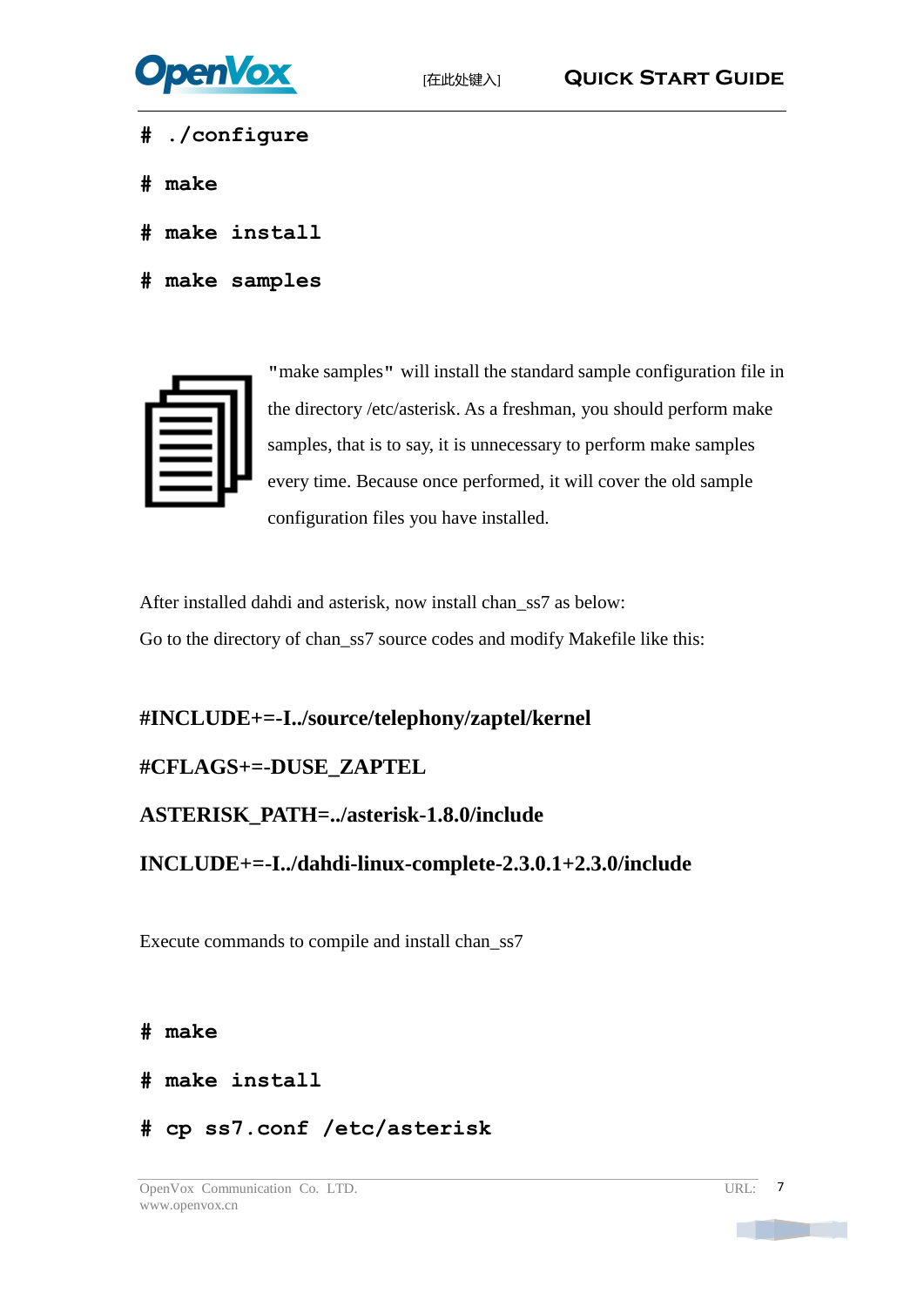

; copy the ss7.conf file to /etc/asterisk

### **# cp chan\_ss7.so /usr/lib/asterisk/modules**

; copy the chan\_ss7.so to /usr/lib/asterisk/modules

### <span id="page-7-0"></span>**1.3 Configuration**

### **1. Driver loading**

After compiling and installing DAHDI and Asterisk, please load the driver by running:

- **# modprobe dahdi**
- **# modprobe opvx115**
- **# modprobe wctdm**
- **# dahdi\_genconf**



After running, there is not any indication information displayed if loaded normally and successfully. **"**opvx115**"** and **"**wctdm**"** are the driver module name of DE130E and A400E.

If there is any error, please trace the cause. Until all errors are clear up, you could execute **"**dahdi\_genconf**"** again, and then go to the next step. By running **"**dahdi\_genconf**"**, it will generate /etc/dahdi/system.conf and etc/asterisk/dahdi-channels.conf automatically. Checking whether the generated files information agrees with your hardware setup, if not, you should modify to your specific requirements. Do not forget to confirm dahdi-channels.conf is included in chan\_dahdi.conf, if not, run command: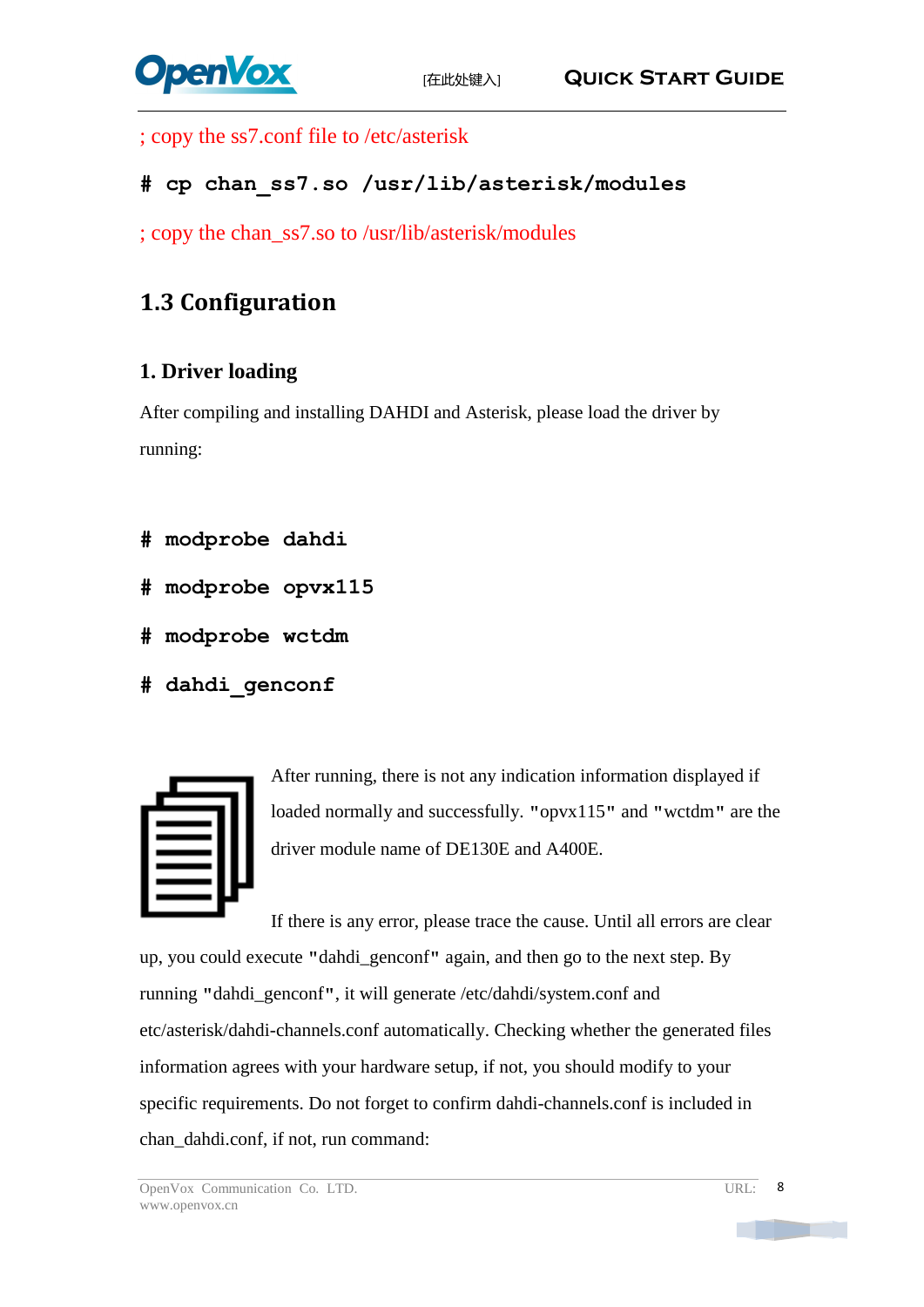

#### **# echo "#include dahdi-channels.conf" >>**

```
/etc/asterisk/chan_dahdi.conf
```
FXO ports use FXS signaling, while FXS ports adopt FXO signaling. A part of system.conf which is one of the basic channel configuration files is displayed.

```
# Span 2: WCTDM/4 "Wildcard TDM400P REV E/F Board 5" (MASTER) fxoks=1 fxoks=2 fxsks=3 fxsks=4 # Global data loadzone = cn defaultzone = cn ;Modify these two parameters to peer your country or zone
```
**Figure 6 A part of system.conf**



Some zonedata is available in the file

.. /dahdi-XX/tools/zonedata.c, you can refer to it to match your country mode. Meanwhile, you also need to modify another parameter which is in file /etc/asterisk/indications.conf.

**country=cn**

#### **2. Edit files for ss7**

**a.** Edit /etc/dahdi/system.conf like:

```
vim /etc/dahdi/system.conf This file is parsed by the Dahdi Configurator, dahdi_cfg
#
# Span 1: TE4/0/1 "T4XXP (PCI) Card 0 Span 1" HDB3/CCS/CRC4 RED Span=1,1,0,ccs,hdb3,crc4
# termtype: te bchan=1-31
#dchan=16
```
OpenVox Communication Co. LTD. URL: www.openvox.cn

 $\overline{q}$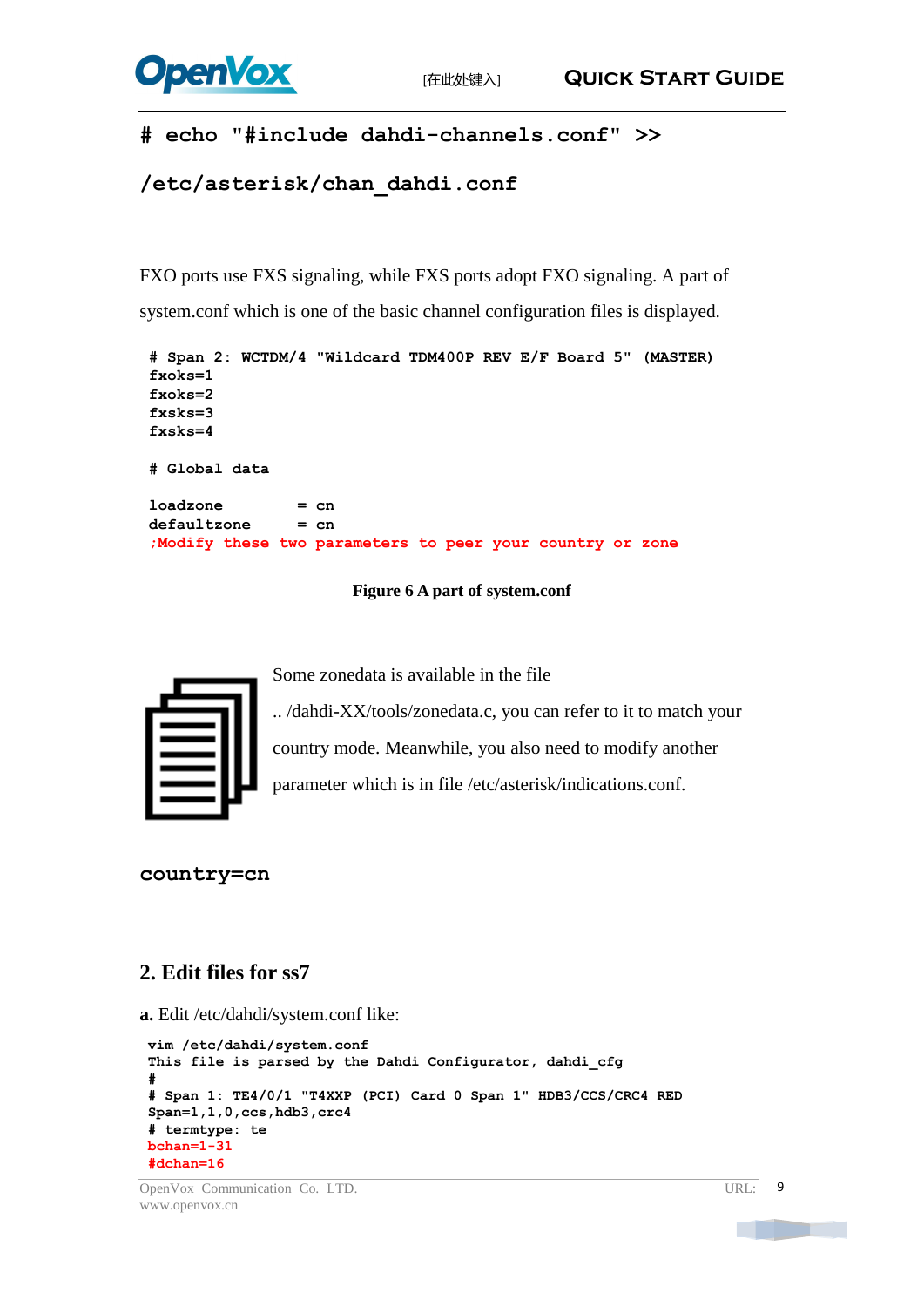

**b.** edit /etc/asterisk/ss7.conf

**[linkset-siuc] enabled => yes enable\_st => no use\_connec<sup>t</sup> => no hunting\_policy => even\_mru context => ss7 language => da t35 => 15000,timeout subservice => auto ;signallingtype=>ISUP(TUP) variant => CHINA**

```
[link-l1] linkset => siuc channels => 1-15,17-31 schannel => 16 firstcic => 0 ;sls => 1 ;sltm => no enabled => yes echocancel => no ;echocan_train => 350 ;echocan_taps => 128
```

```
enabled => yes opc => 0x10ff48 dpc => siuc:0x10fff6 links => l1:1
```
**[host-zmdvoip] zmdvoip is your asterisk server name**



Some parameters in this file need to be changed according to your situation. Please replace "zmdvoip" by your asterisk server name. If "opc" is 0x10fff6 and "dpc" is 0x10ff48 carrier gives you, you must set

"**opc => 0x10ff48 dpc => siuc:0x10fff6**" like the above

figure.

**c.** Edit /etc/asterisk/dahdi-channels.conf

Please comment out the settings for DE130E, otherwise it will be contradictory with ss7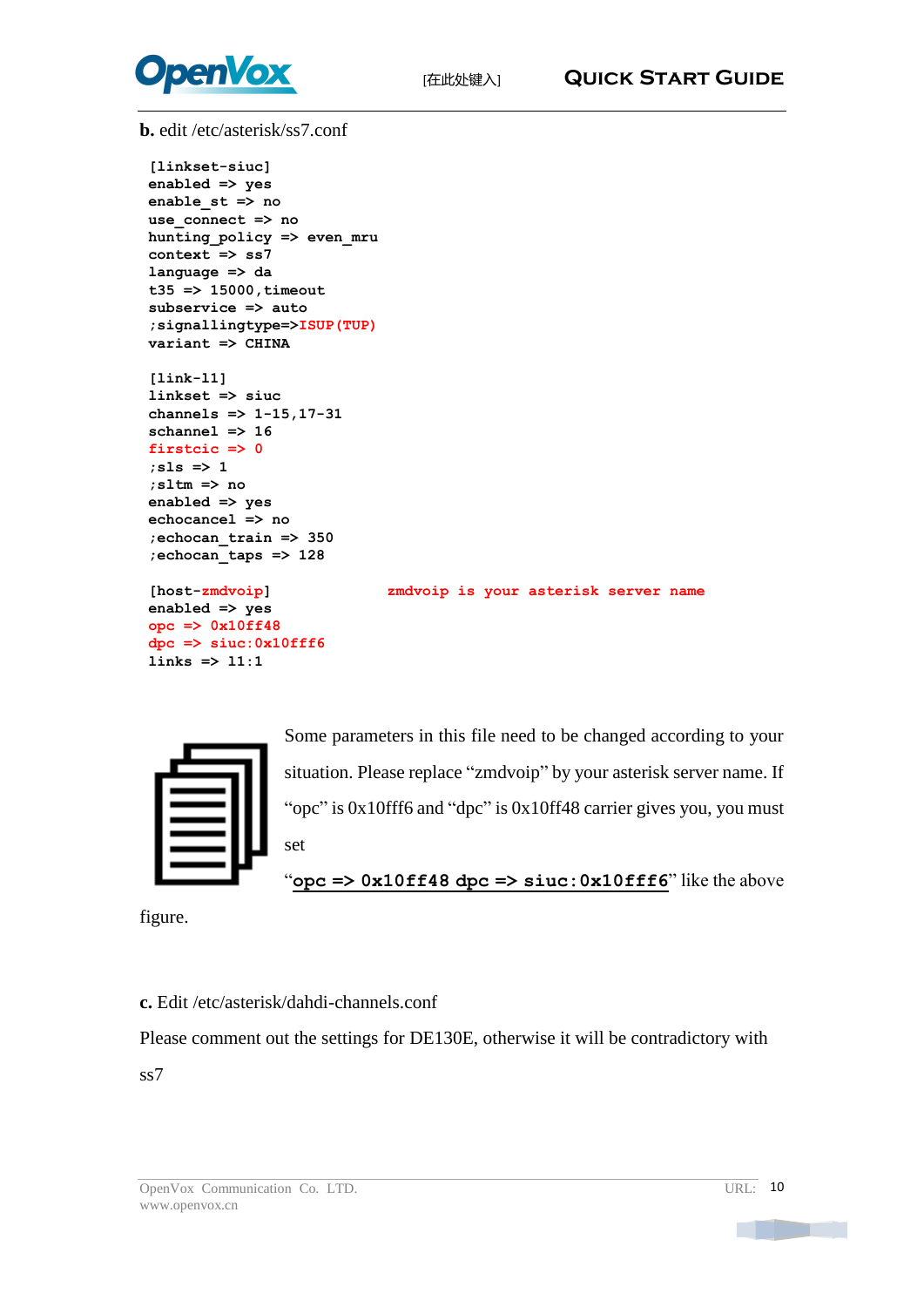

```
;Span 1: TE4/0/1 "T4XXP (PCI) Card 0 Span 1" HDB3/CCS/CRC4 RED ;group=0,11 ;context=from-pstn ;switchtype = euroisdn ;signalling = pri_cpe ;channel => 1-15,17-31 ;context = default ;group = 63
```
After these tasks finished, please execute the following command:

```
# service dahdi restart
```

```
# dahdi_cfg –vvvvvv
```
The command is used for reading and loading parameters in the configuration file system.conf and writing to the hardware. A part of outputs are showed in the following figure.

```
DAHDI Version: 2.3.0 Echo Canceller(s): Configuration ======================Channel map: Channel 01: FXO Kewlstart (Default) (Echo Canceler: none) (Slaves: 01) Channel 02: FXO Kewlstart (Default) (Echo Canceler: none) (Slaves: 02) Channel 03: FXS Kewlstart (Default) (Echo Canceler: none) (Slaves: 03) Channel 04: FXS Kewlstart (Default) (Echo Canceler: none) (Slaves: 04) 4 channels to configure. Setting echocan for channel 1 to none Setting echocan for channel 2 to none Setting echocan for channel 3 to none Setting echocan for channel 4 to none Figure 7 Channel map
```
#### **3. Asterisk initiation**

#### **# asterisk -vvvvvvvgc**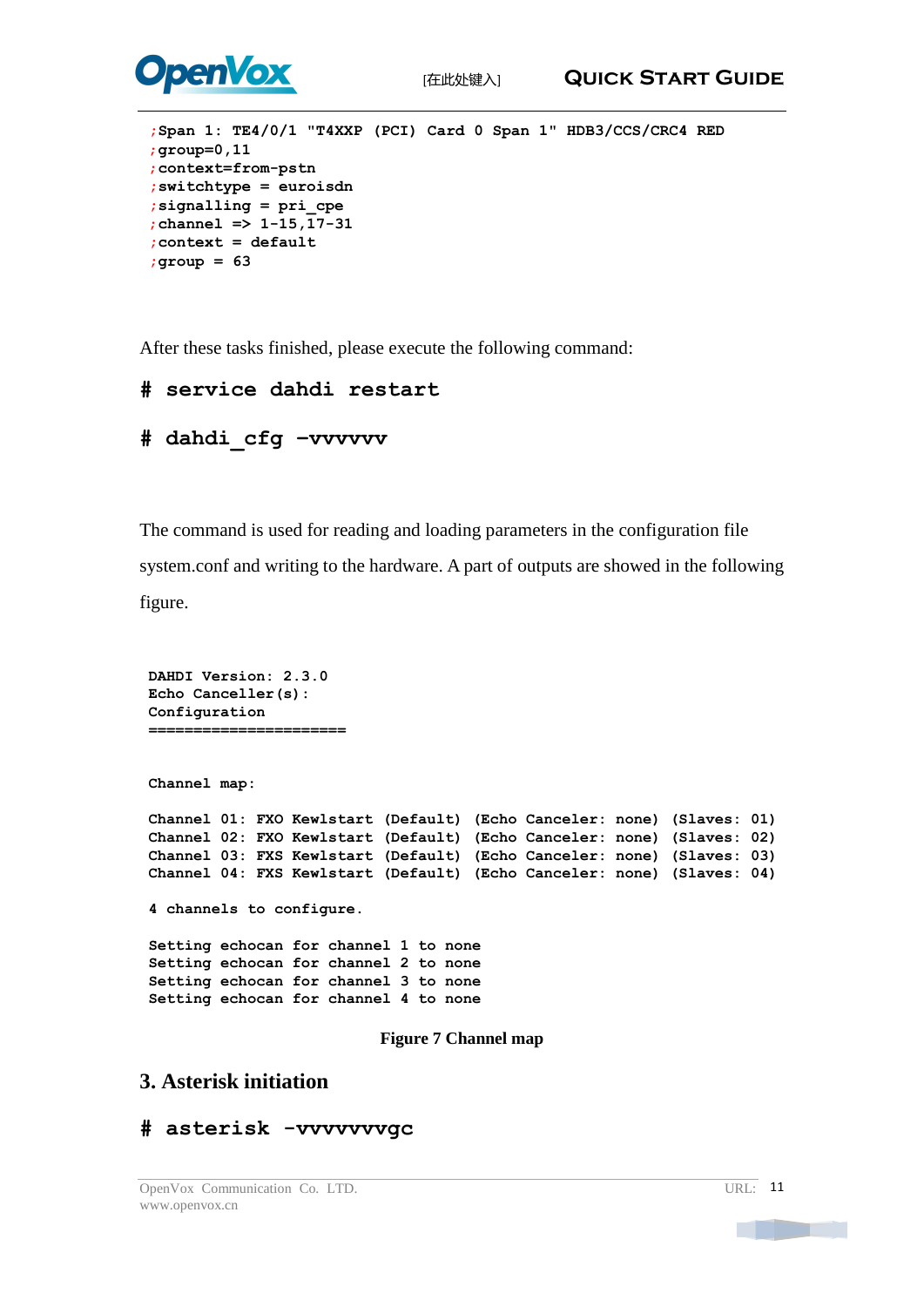

If Asterisk is already activate, run **"**asterisk –r**"** instead. In the CLI, please run the

following command:

#### **localhost\*CLI> ss7 link status**

**linkset siuc, link l1/16 INSERVICE, sls 0, total: 8684336,** 

**8684368**

**localhost\*CLI> ss7 linestat**

Linkset: siuc

- CIC 0 Idle
- CIC 1 Idle
- CIC 2 Idle
- CIC 3 Idle
- CIC 4 Idle
- CIC 5 Idle
- CIC 6 Idle
- CIC 7 Idle
- CIC 8 Idle
- CIC 9 Idle
- CIC 10 Idle
- CIC 11 Idle
- CIC 12 Idle
- CIC 13 Idle
- CIC 14 Idle
- CIC 16 Idle
- CIC 17 Idle
- CIC 18 Idle
- CIC 19 Idle
- CIC 20 Idle
- CIC 21 Idle

**The Common**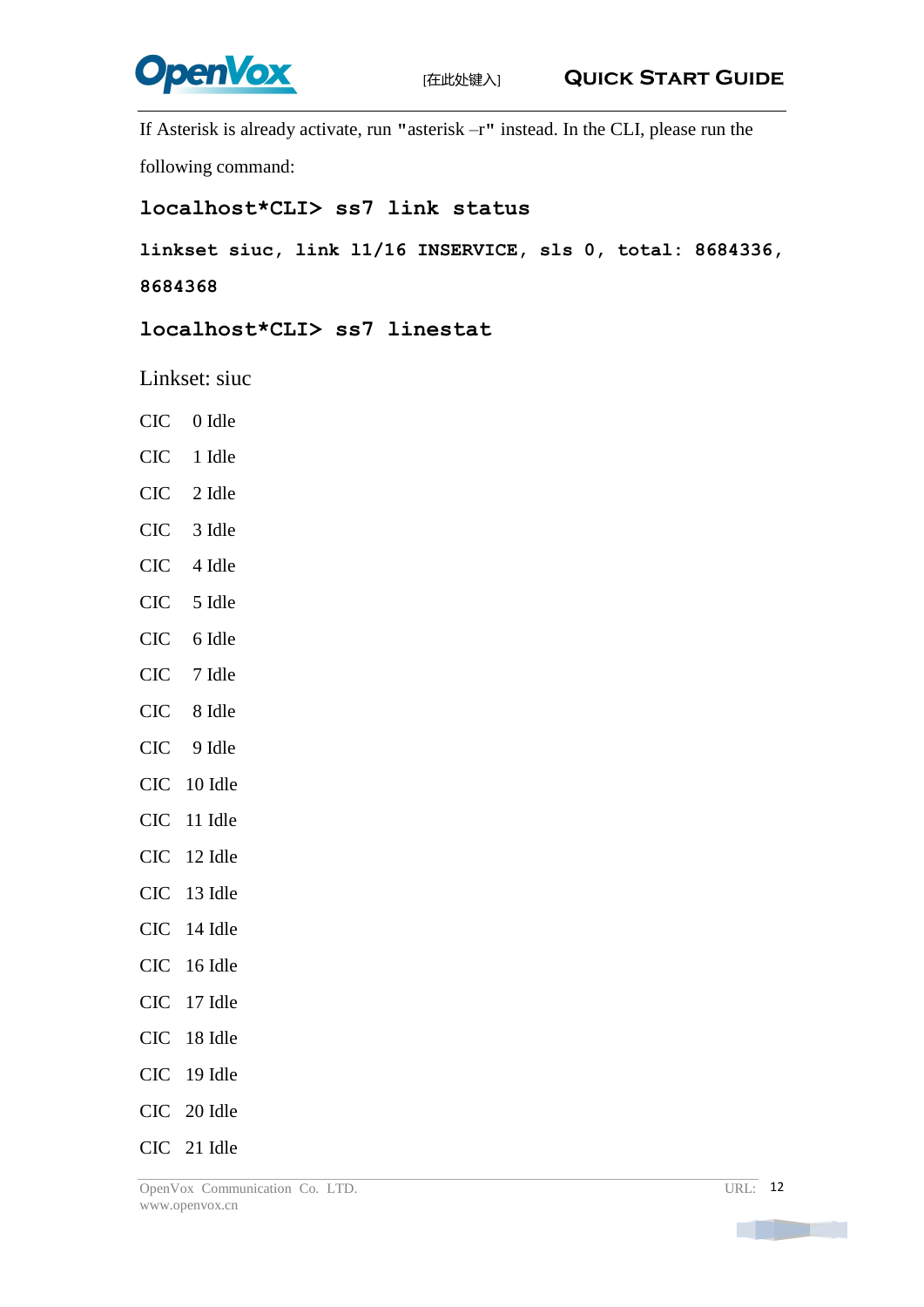

- CIC 22 Idle
- CIC 23 Idle
- CIC 24 Idle
- CIC 25 Idle
- CIC 26 Idle
- CIC 27 Idle
- CIC 28 Idle
- CIC 29 Idle
- CIC 30 Idle

#### **localhost\*CLI> dahdi show channels**

| Context       | Language | MOH Interpret |
|---------------|----------|---------------|
| default       |          | default       |
| from-internal |          | default       |
| from-internal |          | default       |
| from-pstn     |          | default       |
| from-pstn     |          | default       |
|               |          |               |

#### **Figure 9 channels show**

If DAHDI channels and ss7 are found and up, it means they have been loaded into Asterisk successfully. The last thing is to edit your extension (softphone or hard phone) and dialplan by your requirements. After right dialplan, I will say "congratulations to you!"

After saving your dialplan, please run **"**asterisk –r**"**, then execute **"**reload**"** in the CLI. Next you are able to make calls.

## <span id="page-12-0"></span>**Chapter 2 Reference**

#### [www.openvox.cn](http://www.openvox.cn/)

#### [www.digium.com](http://www.digium.com/)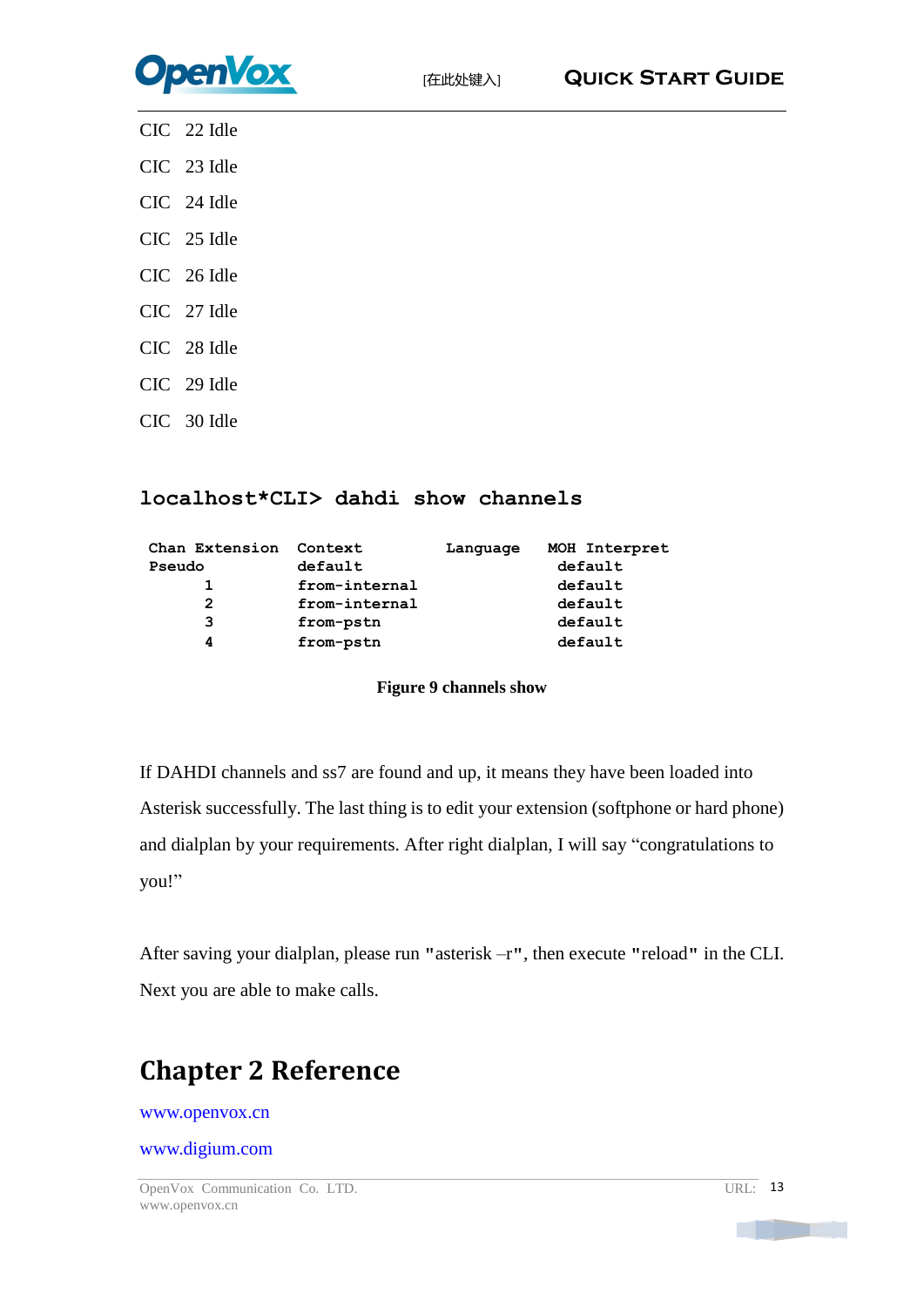

[www.asterisk.org](http://www.asterisk.org/) [www.voip-info.org](http://www.voip-info.org/)

[www.asteriskguru.com](http://www.asteriskguru.com/)

### **Tips**

Any questions during installation please consult in our forum or look up for answers from the following websites:

**[Forum](http://bbs.openvox.cn/)**

**[wiki](http://wiki.openvox.cn/index.php/%E9%A6%96%E9%A1%B5)**